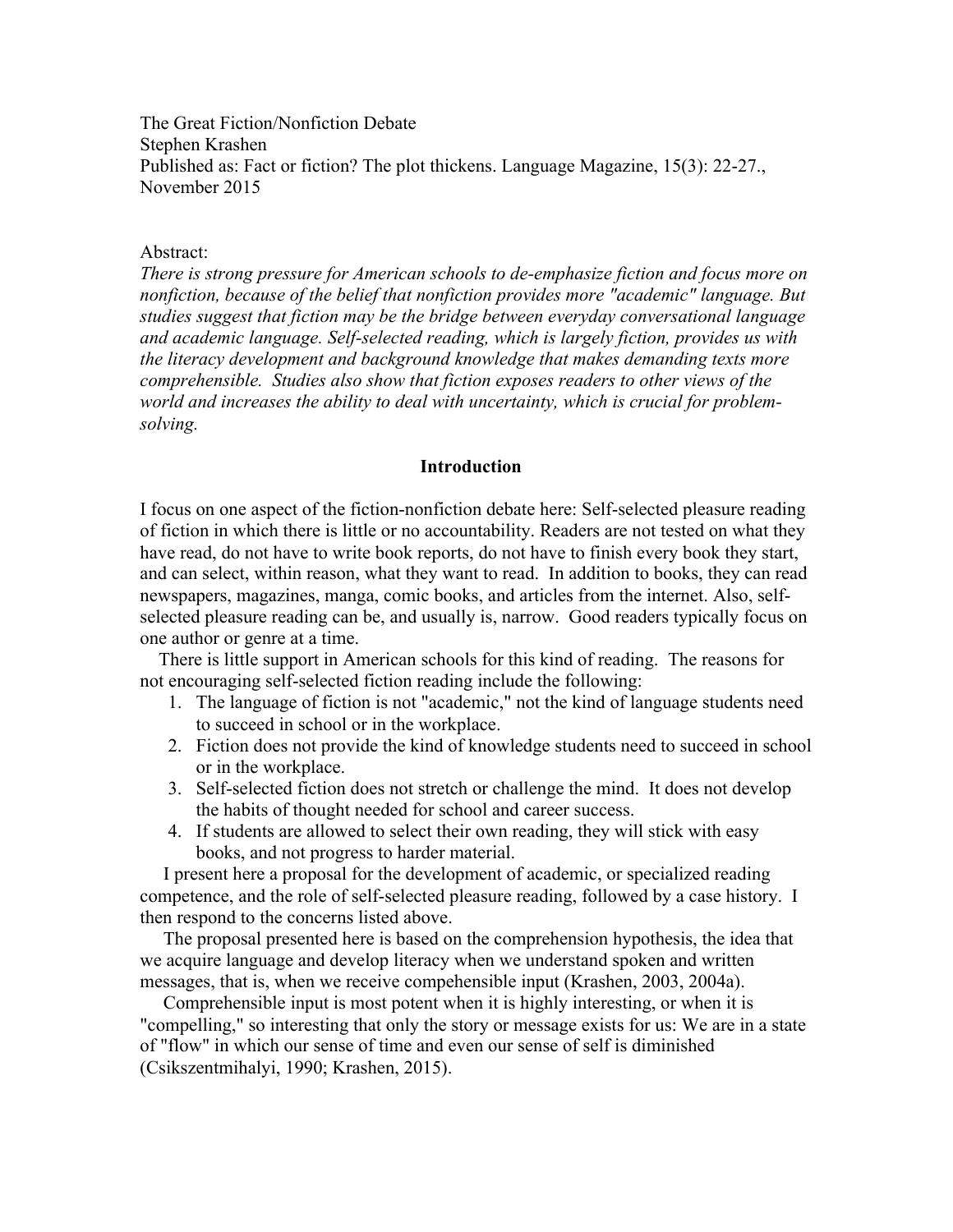# **Academic Language**

Academic language, or more properly "language for special purposes," is the ability to use language for more than everyday functions. We develop academic language, it is proposed, in three stages. Each of the stages is a result of receiving compelling comprehensible input.

*Stage 1: Hearing stories and books read aloud:* Stories and read-alouds provide knowledge of vocabulary, grammar and how texts are constructed, which makes the eventual reading of texts more comprehensible. Stories and read-alouds also stimulate an interest in reading (Trelease, 2013).

*Stage 2: Free voluntary reading:* Free voluntary reading (Krashen, 2011a) is self-selected reading, generally fiction, of material of great interest to the reader. This reading does not bring the reader to the highest levels of literacy development, but it provides the competence and knowledge that makes reading at the next stage more comprehensible. It is the bridge between conversational knowledge of language and academic knowledge. This idea is confirmed by data from Biber (1988), who analyzed texts in terms of linguistic complexity, and reported that fiction fell about midway between conversation and academic texts (abstracts of technical journal papers).

*Stage 3: Specialized reading:* Specialized reading refers to the reading of specialized texts in an area of great interest to the reader.

 I provide a case history illustrating the three stages. The case history comes from English as first language, but my claim is that the "Three Stages Hypothesis" is valid for both first and second language development. The important points I wish to make in providing this case history are these:

- 1. The reading done in stages two and three is compelling: It is also self-selected and narrow.
- 2. The stages are claimed to be universal, but within each stage there is individual variation.

 I present my own progress as a reader, suggesting that my journey is similar to the stages others have gone through.

# *Stage 1*

I cannot present a heroic case of overcoming great odds and obstacles. I grew up in a middle class home in Chicago, Illinois, in a very supportive and very functional middleclass family that fully recognized the importance of stories and reading. We had a rich supply of books in our home, and both of my parents and my older sister were readers. In addition to being read to at home, my sister introduced me to radio stores: We eagerly listened to the Long Ranger, Captain Midnight, The Cisco Kid, the Green Hornet, Sky King, and the Cinnamon Bear during the Christmas season.

 I attended a well-funded middle class school with an excellent school library, and with teachers who supported reading and storytelling.

 Thanks to this background, "learning to read" was effortless. Reading instruction was "look-say," and the beginning stories we read in class were mundane, but instruction was simply a test that I passed, thanks to the rich experiences with stories I had earlier, and my familiarity with the alphabet ("basic phonics," see Krashen, 2004b). Reading class included Round Robin reading, in which each child read aloud in turn. I, of course, was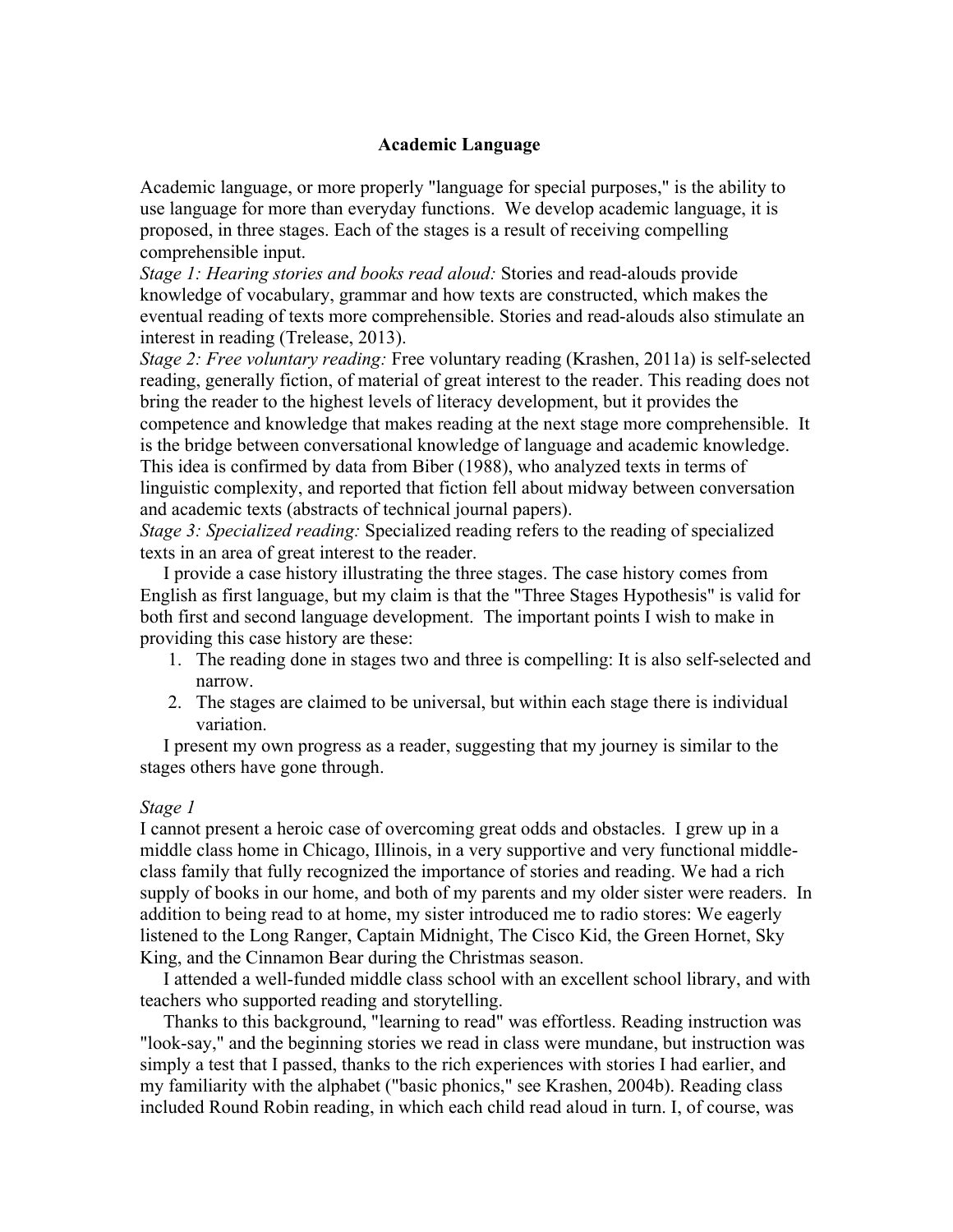never ready for my turn, because I had been reading ahead.

 But I was not an especially good reader compared to the others. In the third grade, I was placed in the low reader group. The cure came in stage two. *Stage 2*

Stage 2 for me was divided into three sub-stages. (My claim is that stage 2 is universal, but the details of the sub-stages are not.) It was my father who put me on this path. He was not pleased that I had been placed in the low reader group, and he knew what to do about it. Years ahead of his time, he brought home comic books, and encouraged me to read as many as I liked. I loved the comics, and the effect was nearly immediate. In a short time, I moved up to the intermediate reading group, and within a few months I was in the most advanced group. My dad continued to fully support my comic book habit for the next few years. I was the envy of my friends.

 My comic book reading was nearly entirely the superhero type, largely DC's Superman and Batman, and the rival Captain Marvel, with some peripheral reading of Superboy, Captain Marvel Jr. and Mary Marvel. This occurred during the "golden age" of comics, in the late 1940's and early 1950's, when nearly 90% of American children my age were comic book readers (Krashen, 2004a).

 In my view, comic books and graphic novels today are far better than those available during the "golden age," thanks to Stan Lee and the Marvel Comic Book Company. Marvel introduced superheroes far more interesting than the two-dimensional ones of the 1940's and 1950's. Marvel's superheroes have problems and face hard ethical decisions. Nevertheless, the comics of the 40's and 50's were much more interesting than anything else available to me at the time.

 The second substage of stage 2 consisted of sports fiction. From ages 10 to about 14, I devoured sports novels, mostly baseball stories, especially those authored by John R. Tunis, who chronicled the struggles of a mythical Brooklyn Dodgers team over a decade. The excitement was the game itself, of course, but also their personalities and the problems the players faced in their daily lives.

 Here is one example: In the last book of Tunis' series, World Series, the final chapter is, of course, the last game of the world series: Each team had won three games, and the team that winning the last game is the champion. It is the last inning, and the fate of the entire series depends on the next play. The pitcher for one team is the father, the opposing batter is his son, and they haven't spoken to each other for 15 years, because of a longstanding family conflict. I won't spoil the ending for you – used copies of the book are still available. As an adult I reread the first book in Tunis' baseball series, *The Kid from Tomkinsville*, and it still had all the excitement and drama it did when I read it when I was 12 years old.

 The third substage of stage 2 was science-fiction. My reading remained narrow: I read nearly exclusively the work of a few authors: Isaac Asimov, Ray Bradbury, Robert Heinlein, and Arthur C. Clarke. These authors were very prolific and I read nearly everything they wrote.

 In middle-school and high school, the comics and books I read were my true language arts curriculum. I read the novels assigned for language arts class and passed the tests, but I don't remember any of the books. The content of the assigned textbooks I read in subject matter classes are also long forgotten. But I remember nearly all of the books I read on my own during this time.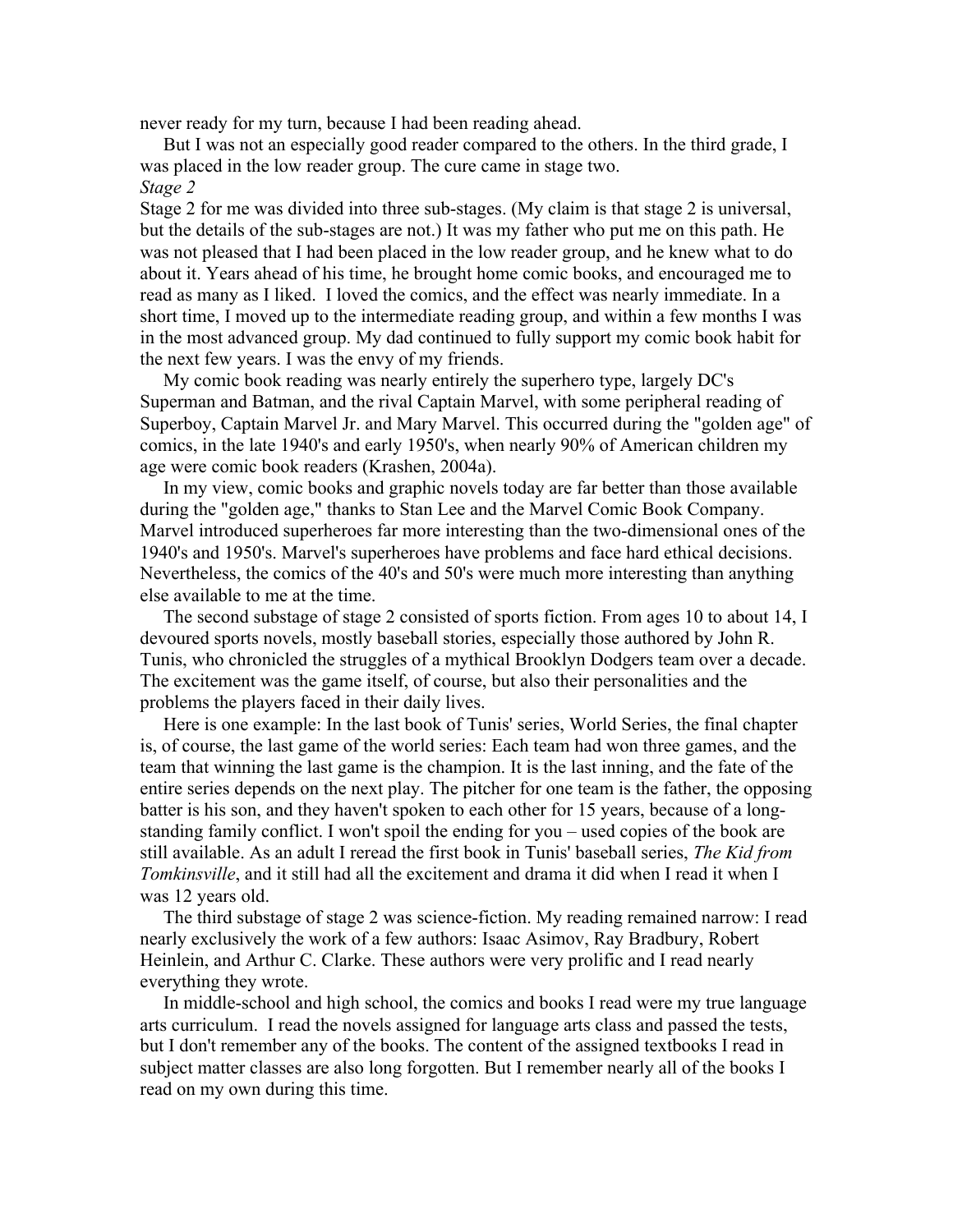### *Stage 3*

The assigned reading I did as an undergraduate made little impression on me, and my voluntary reading had nothing to do with the subjects I took – it was still the kind of science-fiction I had enjoyed in high-school. I had not yet found my real interests.

 All this changed in graduate school. I discovered something close to my real interests – linguistics, an important and fascinating step on the route to my eventual specialization in language and literacy development. My second course in linguistics was syntactic theory, and the text was *Aspects of the Theory Syntax*, by Noam Chomsky. At first, it was completely incomprehensible to me. It could have been written in Bulgarian. But I found a strategy that worked: I read Chomsky's first publication, *Syntactic Structures*, which I found very comprehensible, as it was written for a readership with no background in his approach. I then read everything Chomsky wrote since then in chronological order, up to *Aspects of the Theory of Syntax*. When I tried to read *Aspects* again, it was completely comprehensible.

 Reading in chronological order, in the order in which the author wrote, made the texts far more comprehensible, and turned the reading into a kind of story, a narrative. This approach enabled me to see how grammatical theory had progressed and how Chomsky dealt with problems in the theory. It was as fascinating to me as John R. Tunis' baseball stories. Unknown to me at the time was that in doing this I learned a great deal about how scientists think, and, relevant to this discussion, I acquired a substantial amount of the academic writing style.

 Toward the end of my graduate career my academic interests changed to brain and language, and my colleagues and I began to do experiments using a technique called dichotic listening, a method of determining which side of the brain is in use in listening to stimuli. I read the research literature on dichotic listening using the same method I used when reading Chomsky: Begin with earlier studies working toward the present, and read narrowly. In this case, the central researcher was Dorren Kimura of the University of Western Ontario. Again, I read her papers, and those of her colleagues, in strict chronological order, and again I found the reading to be fascinating. Without knowing it, however, I learned the essentials of experimental design and applied statistics, and the careful and steady progress one can make through carrying out study after study, as well as the academic style of writing experimental reports.

 Gaining academic linguistic proficiency was thus not the result of studying "English for academic purposes": It was, rather, the result of self-selected, narrow reading for my own purposes.

#### **Responding to the Concerns**

We return now to the concerns listed at the beginning of this paper.

*Concern 1:* The language of fiction is not "academic," not the kind of language students need to succeed in school or in the workplace.

 I discuss here one argument that asserts that concern 1 is justified, and present an reanalysis that comes to the opposite conclusion, followed by studies showing that concern 1 is not supported by the research.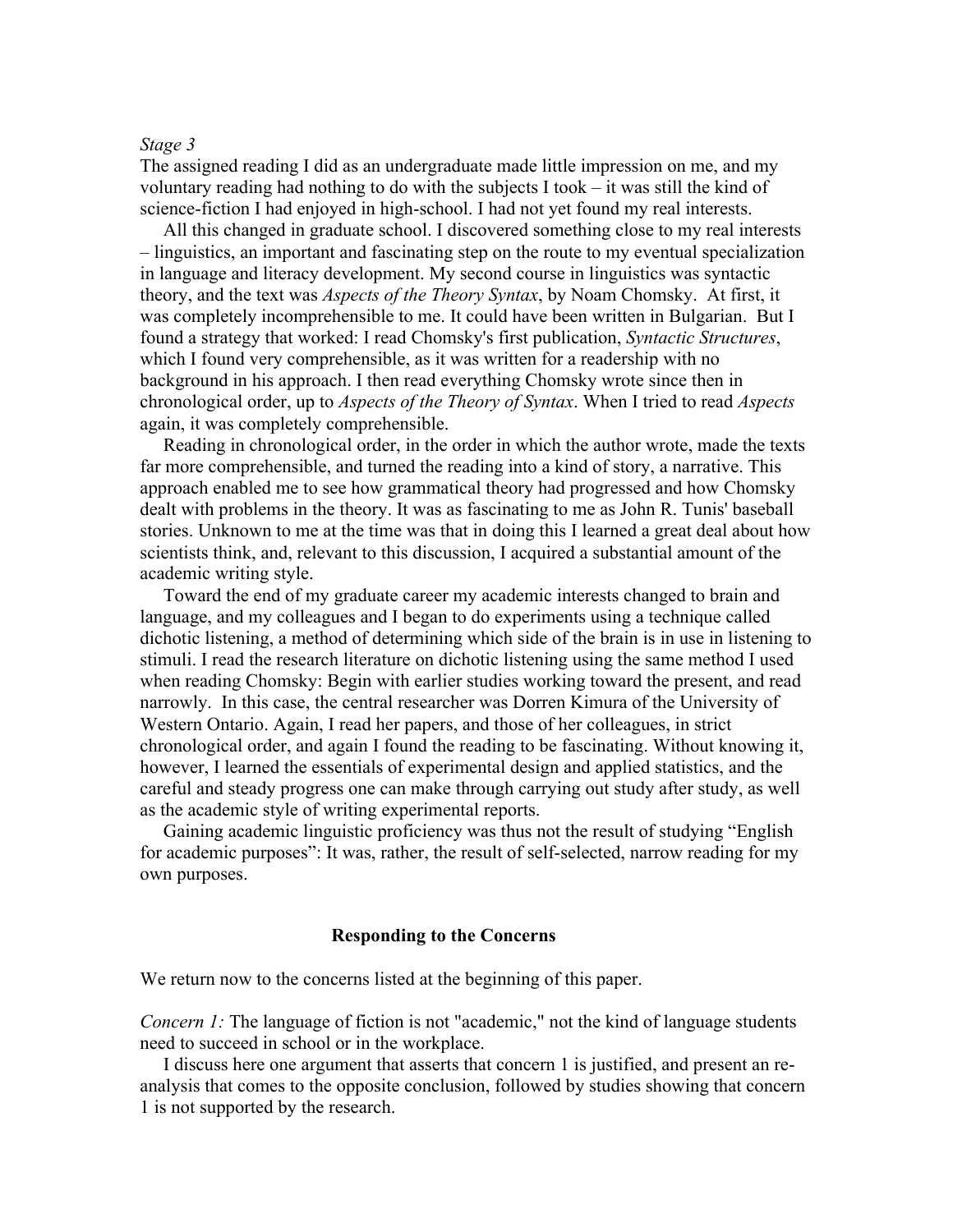## *The Gardner argument*

Gardner (2004) argued that fiction does not contain enough academic vocabulary to make the reading of academic texts comprehensible. Gardner analyzed narrative and expository texts written at the fifth grade level for native speakers of English and reported on the number of "academic" words in each (sub-technical vocabulary; words such as "academic", "absorb", and "abandon"): Only seven percent of the academic words that appeared in the expository texts in his sample also appeared in the narrative texts at least ten times, the number of exposures considered to be frequent enough for acquisition to take place. Thus, he concluded, reading narrative does not prepare you to read expository texts.

 Gardner regards this as a serious problem, but it is only a problem if we requre that fiction read in one year will help readers understand a significant percentage of the words in academic texts that they encounter that same year.

 But we don't require this. The real issue is whether reading fiction puts readers in a position to start to understand academic texts, not only those students have to read right away, but also those they will read eventually. This means that previous fiction reading counts, not just what is read this year. Gardner's data actually shows that fiction does indeed do the job: There were 338 acquirable academic words in the narrative texts in Gardner's sample. This is an impressive amount.

 Gardner's narrative sample contained one million words, about what the average middle class English native speaker fifth grader reads in one year. This suggests that a year of self-selected reading will result in the acquisition of about 338 academic words. That is a real contribution, whether or not these words also appeared in the expository texts that the children might read that year.

 Gardner (2008) presented a similar argument based on books written by a few authors or on a narrow range of themes. My analysis (Krashen, 2011b) showed that the narrow narrative texts Gardner analyzed would result in the acquisition of 783 words in one year, about double the figure estimated for academic words from the narrative texts in Gardner (2004), thus confirming the advantage of the narrow reading of fiction.

Thus, in both cases, Gardner's attacks on fiction turn out to support fiction.

## *Studies of the impact of free voluntary reading*

Studies of the impact of free voluntary reading consistently show positive results. We can interpret these results are supportive of the role of fiction, because so much of our selfselected reading is fiction: Nell (1988) reported that fiction accounts for about  $\frac{3}{4}$  of what is borrowed from public libraries and 70% of mass-market paperbacks sold (p. 19) (for recent confirming data, see http://lj.libraryjournal.com/2012/02/library-services/bookbuying-survey-2012-book-circ-takes-a-hit/). According to the New York Times, all top ten young adult bestsellers in August, 2015 were fiction: http://www.nytimes.com/bestsellers-books/young-adult/list.html

 I have reviewed the impact of free voluntary in previous publications. In brief, studies consistently show that those who read more show better development of reading ability, writing style, vocabulary, spelling and grammar. Studies are of several kinds:

1. Sustained silent reading (SSR): One group receives traditional language arts or second language instruction, the other has a similar treatment except that 10 to 15 minutes each period are set aside for self-selected reading, with no or very little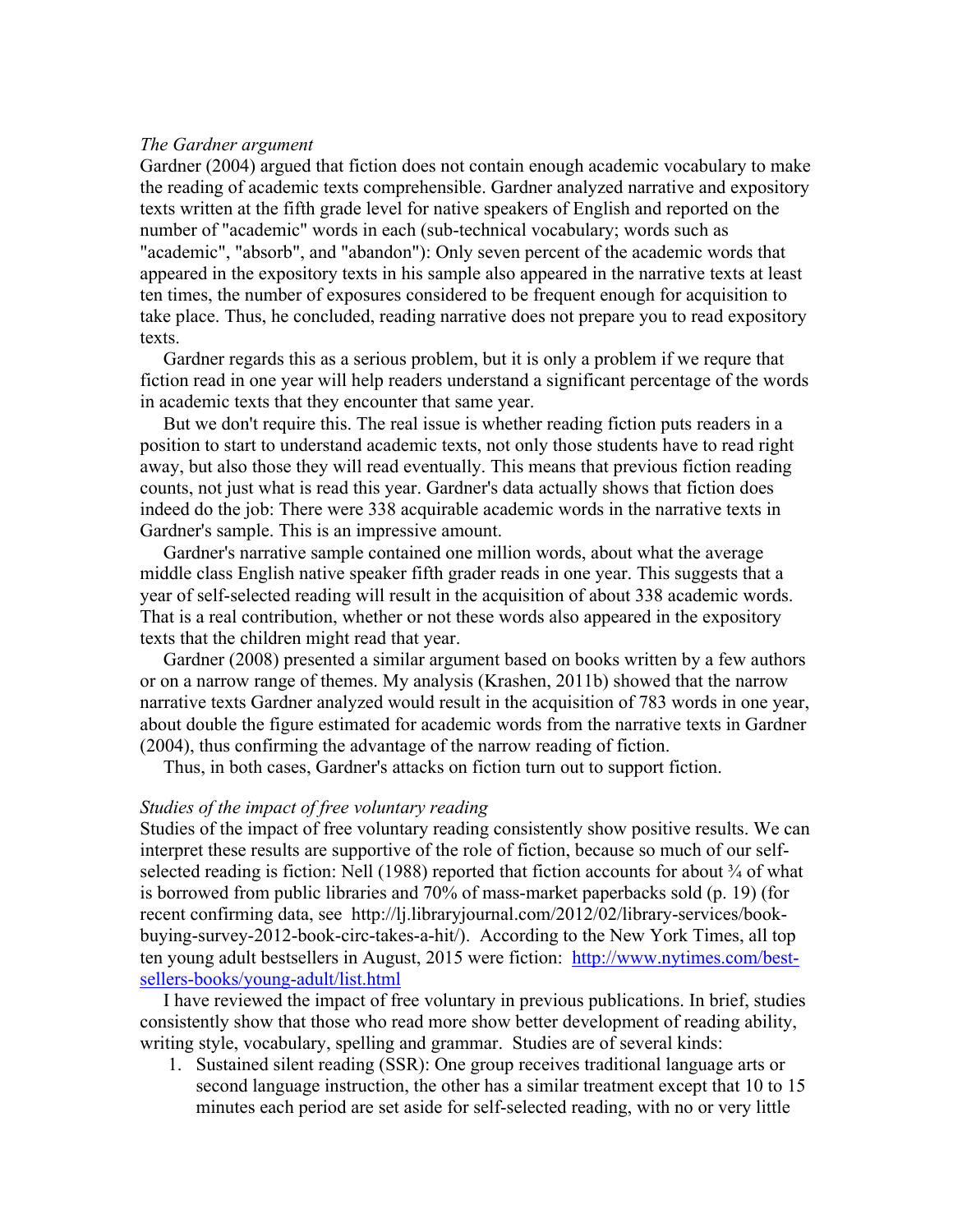accountability. SSR has been a consistent winner in these studies on tests of reading, vocabulary, and writing, as long as certain common-sense conditions are met (Krashen, 2004, 2011a, 2011c).

- 2. Case studies: A number of case studies of those who have engaged in selfselected reading have been published, and consistently point to reading as the key factor in literacy growth and academic success (e.g. Krashen, 2004a; Krashen and Mason, in press).
- 3. Multivariate studies, show that free voluntary reading and access to reading materials are consistent predictors of reading achievement, even after controlling for many other potential predictors. The most recent multivariate study of this kind is Sullivan and Brown (2014), who found that the amount of reading done at age 42 is a clear predictor of vocabulary test scores among native speakers of English in the UK, controlling for reading done earlier in life. They also reported that the reported frequency of reading high quality fiction was a very strong predictor of vocabulary knowledge, and reading "middle brow" fiction was also a good predictor, slightly stronger, in fact, than reading nonfiction.

 Clearly, there is a strong case that reading fiction does indeed build competence in "academic" language.

*Concern 2:* Fiction does not provide the kind of knowledge students need to succeed in school or in the workplace.

 Self-selected reading has been shown to have a clear influence on knowledge of several different kinds. Ravitch and Finn (1987) found that American 17-year olds who lived in a print-rich environment did better on tests of history and literature, and there was a clear relationship between the amount of self-selected leisure reading done and performance on the literature test. Stanovich and Cunningham (1992) used the same tests of history and literature and found that college students who read more did better, even when nonverbal ability factors were controlled.

 West and Stanovich (1991) reported that those who reported more self-selected reading also did better on a test of cultural literacy, and those who had more exposure to print also did better on this test, even when factors such as SAT scores (West and Stanovich, 1991), age, education, exposure to television (West, Stanovich and Mitchell, 1993), and nonverbal ability (Stanovich, West, and Harrison, 1995) were controlled.

 The above results are probably no surprise to most readers of this article. But many people will be surprised to learn that Stanovich and Cunningham (1993) found similar results for a test of "practical knowledge," as well as on a test of science and social studies.

 Again, when we talk about self-selected voluntary reading, we are talking largely about fiction. These studies strongly suggest that fiction does indeed provide a considerable amount of the kind of knowledge students need to succeed in school and in the workplace.

*Concern 3:* Self-selected fiction does not stretch or challenge the mind. It does not develop the habits of thought needed for school and career success.

 The results of several kinds of studies suggest that self-selected reading of fiction does indeed develop the habits of thought needed for school and career success. One crucial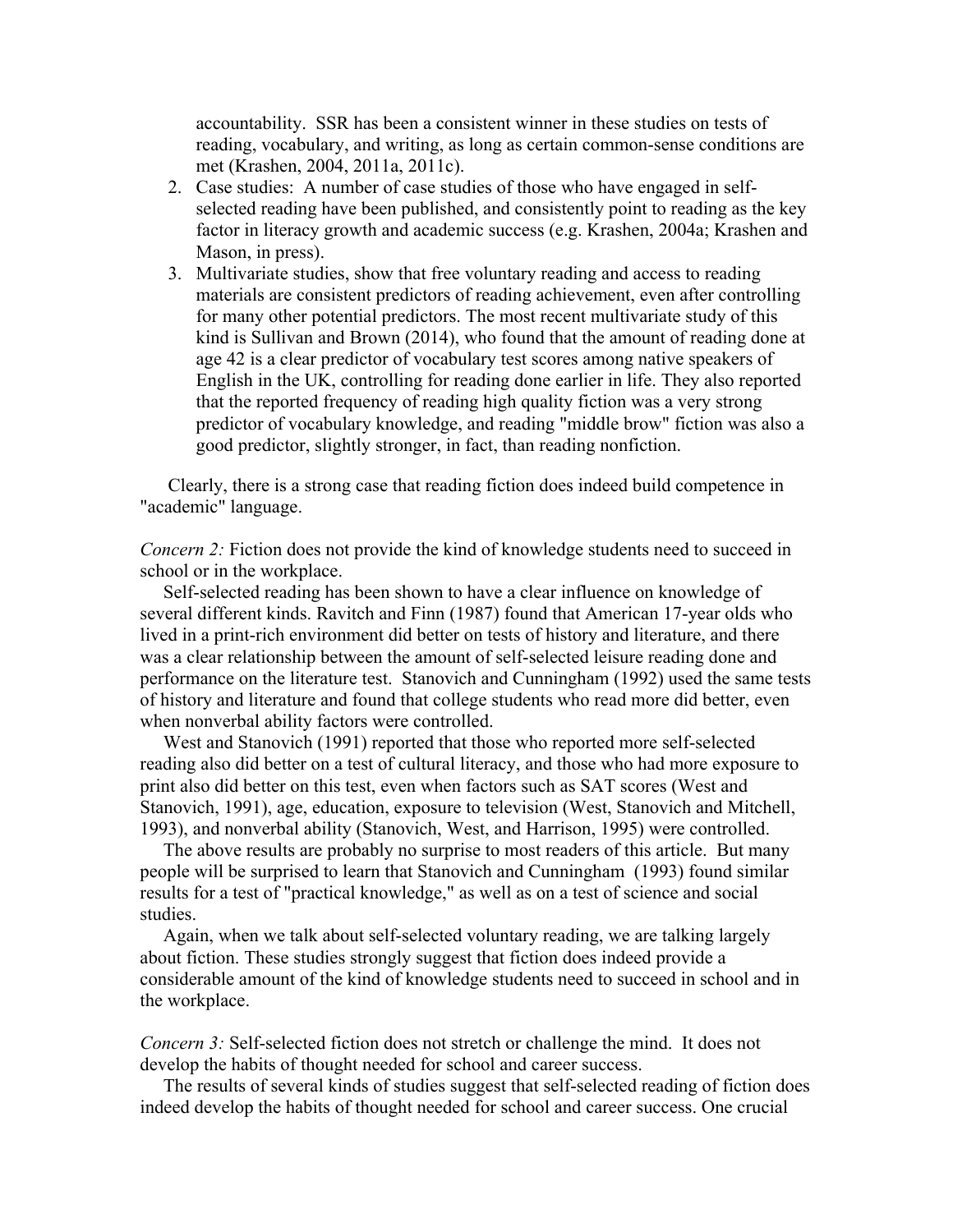"habit of thought" needed for many kinds of career success is to understand others' points of view and ways of thinking. A series of studies suggests that reading quality fiction develops an expanded "theory of mind," defined as "the capacity to identify and understand others' subjective states" (Kidd and Castano, 2013). In addition, the results of other research suggest that fiction readers also have more tolerance for vagueness, that is, they are better able to deal with uncertainty, which is important for problem-solving (Djikic, M., Oatley, K. and Moldoveanu, M. 2013).

#### *Additional case histories*

 Several case studies confirm that reading is related to school and career success. The success could be do to the superior literacy development, a superior knowledge base, and/or to more developed "habits of thought."

 Simonton (1988) concluded that "omnivorous reading in childhood and adolescence correlates positively with ultimate adult success" (p. 11). Other reports speak to school success: Several successful students who grew up in poverty and who nevertheless did well in school gave a great deal of credit to books and their reading habit, in one case hardly ever attending classes.

 Geoffrey Canada, whose book *Fist, Stuck, Knife, Gun* (2010) describes dealing with poverty and violence while growing up in a high-poverty area of New York, managed to get access to books from a friend as well as his mother: "I loved reading, and my mother, who read voraciously too, allowed me to have her novels after she finished them. My strong reading background allowed me to have an easier time of it in most of my classes" (Canada, 1995).

 Elizabeth Murray also grew up in poverty. Her source of books was her father, who would get library cards from as many local libraries as he could, take out books, and never returned them. Their house was filled with fugitive library books from all over New York. This provided Ms. Murray with access to books, which, she tells us, allowed her to pass the yearly exams with minimum attendance: "Any formal education I received came from the few days I spent in attendance, mixed with knowledge I absorbed from random readings of my or Daddy's ever-growing supply of unreturned library books. And as long as I still showed up steadily the last few weeks of classes to take the standardized tests, I kept squeaking by from grade to grade." (Shanahan, 2010).

 These two cases are consistent with the results of a study suggesting that the postive impact of access to books via libraries can balance the negative impact of poverty on reading achievement (Krashen, Lee, and McQuillan, 2012).

*Concern 4:* If students are allowed to select their own reading, they will stick with easy books, and not progress to harder material.

 There is good evidence that this isn't a problem. A number of studies show that when children are allowed to select their own books, they typically select books that are at their reading level or are harder (Southgate, Arnold, and Johnson, 1981; Shin and Krashen, 2007).

 A study done in 1958 (!!!) showed that as students mature, they select more complex books and select from a wider vareity of genres (LaBrant, 1958). Our study (Krashen, Lee and Lao, forthcoming) confirmed this result nearly 60 years later. We examined the reading choices made by elementary school children in Hefei, China, reading in Chinese,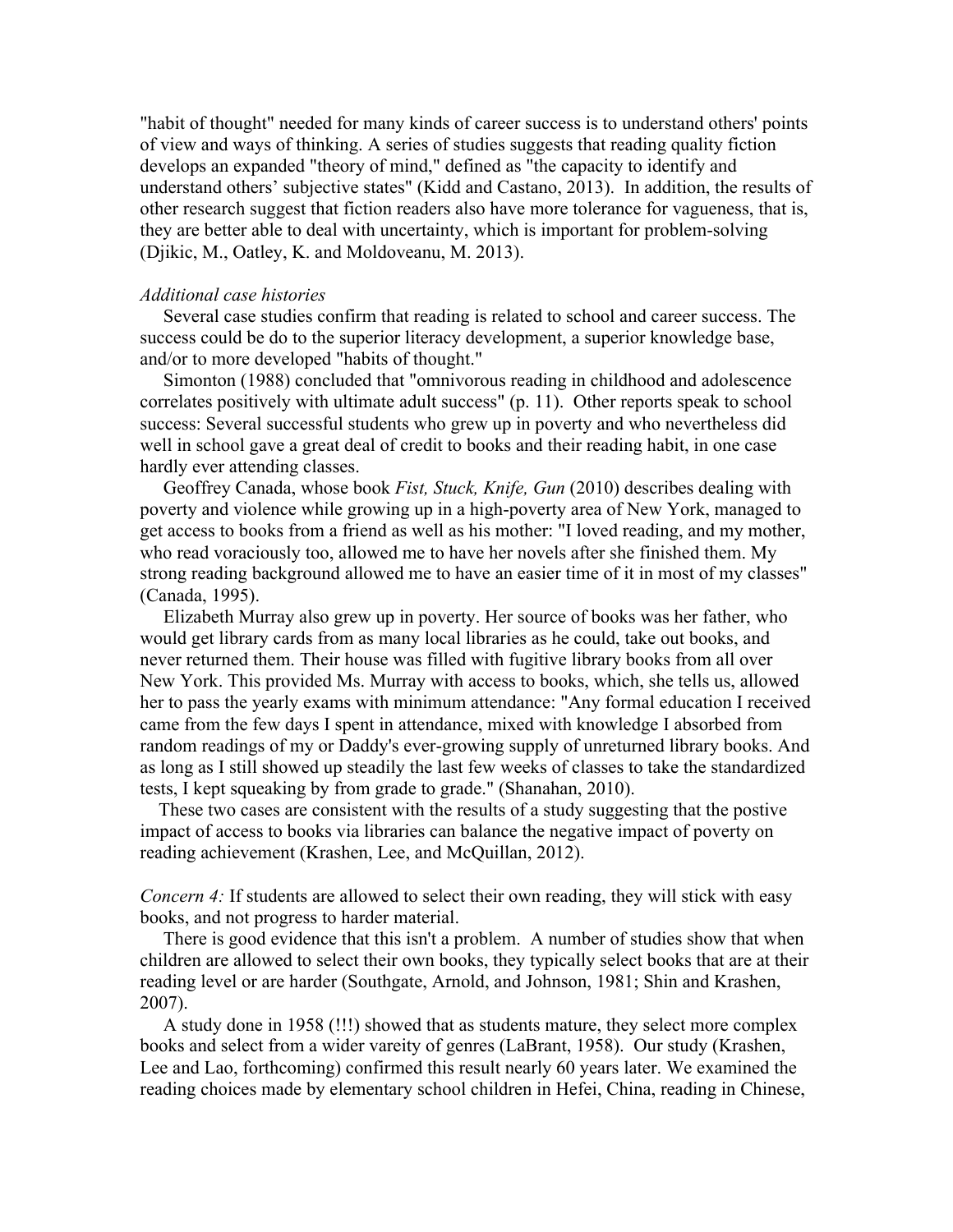their first language. In agreement with LaBrant, we found that the books children selected as they progressed to higher grades were more complex, both in content and language.

Students don't stick to easy books. They read what interests them.

# **Is There Another Route?**

The case history presented here (my own), and the responses to the concerns, present a strong argument for the role of fiction in developing more complex language competence. My claim is that it is not only a pleasant path, it is the only path. There are no alternatives.

 The development of academic language competence does not come from participation in classes, even heavily academic classes: Biber (2006) reported that classroom discourse is closer to conversational language than to academic language.

 Academic language cannot be taught – the system to be acquired is far too complex to be analyzed, presented to students, and consciously learned. See for example, the very complex discriptions of some aspects of vocabulary (Hyland, 1996), grammar, and text structure (Swales, 1990; Schleppegrell, Achugar, and Oteiza, 2004).

 Also, the systems to be consciously learned are very large. Vocabulary is a good example: there are simply too many words to be acquired one at time through study (e.g. draw a line from the word to the definition, write three sentences with every word). Estimates of adult vocabulary size in the first language alone range from about 40,000 to over 150,000 words (Smith, 1988; Krashen, 2004a).

## **A Short Conclusion**

The case for fiction is very, very strong. It is, however, a product of evidence from different areas of research not usually in contact with each other. This paper is an attempt to improve the situation, and make life more pleasant for students world-wide.

\*An earlier version of this paper was presented at the International Conference on School Librarianship of Asian Countries, National Taiwan Normal University, Tapei, October 15, 2015.

#### *References*

- Csikszentmihalyi , M. (1990). *Flow: The psychology of optimal experience.* New York: Harper Perennial.
- Djikic, M., Oatley, K. & Moldoveanu, M. (2013). Opening the closed mind: The effect of exposure to literature on the need for closure. *Creativity Research Journal,* 25(2), 149-154.
- Biber, D. (1988). *Variation across speech and writing.* Cambridge: Cambridge University Press.
- Biber, D. (2006). *University language: A corpus-based study of spoken and written registers.* New York: John Benjamins
- Canada, G. (2010). *Fist, stick, knife, gun: A personal history of violence.* Boston: Beacon Press.
- Gardner, D. (2004). Vocabulary input through extensive reading: A comparison of words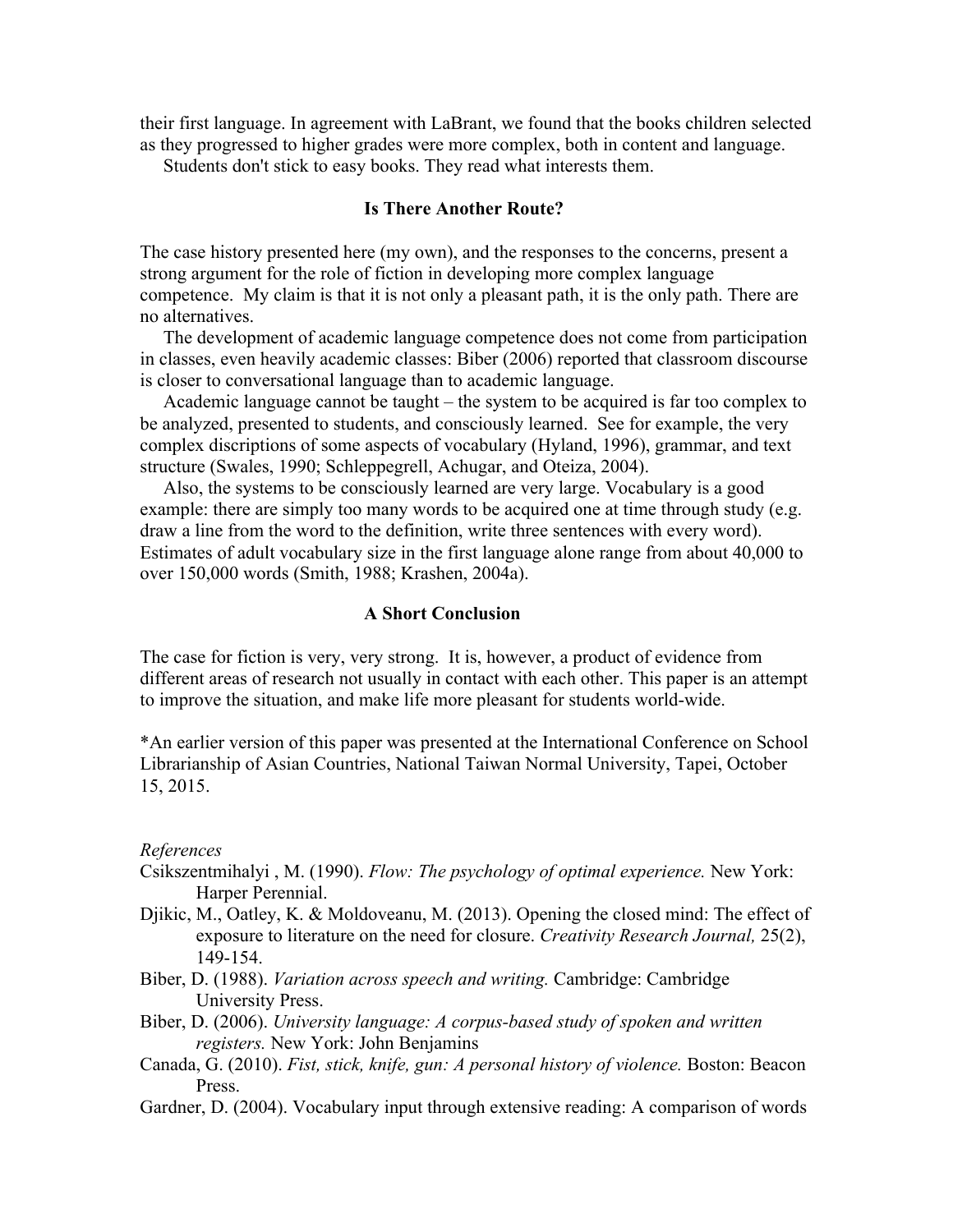found in children's narrative and expository reading materials. *Applied Linguistics,* 25(1), 1-37.

- Gardner, D. (2008). Vocabulary recycling in children's authentic reading materials: A corpus-based investigation of narrow reading. *Reading as a Foreign Language,*  20(1), 92-122.
- Hyland, K. (1996). 'I don't quite follow': Making sense of a modifier. *Language Awareness*, 5(2): 91-109.
- Kidd, D. & Castano, E. (2013). Reading literary fiction improves theory of mind. *Science,* 342 (6156), 377-380.
- Krashen, S. (2003). *Explorations in language acquisition and use: The Taipei lectures.* Portsmouth, NH: Heinemann.
- Krashen, S. (2004a). *The power of reading.* Portsmouth, NH: Heinemann and Santa Barbara: Libraries Unlimited (second edition).
- Krashen, Stephen. (2004b). Basic phonics. TexTESOL III Newsletter, November 2004, 2-4. Available at www.sdkrashen.com.
- Krashen, S. (2011a). *Free Voluntary Reading.* Westport: Libraries Unlimited.
- Krashen, S. (2011b). Academic proficiency (language and content) and the role of strategies. *TESOL Journal,* 2(4), 381-393.
- Krashen, S. (2011c). Nonengagement in sustained silent reading: How extensive is it?
- What can it teach us? *Colorado Reading Council Journal,* 22, 5-10.
- Krashen, S. (2015). The end of motivation. *New Routes,* 55: 34-35. www.**disal**.com.br/**new**r/
- Krashen, S., Lee, S.Y. & McQuillan, J. (2012). Is the library important? Multivariate studies at the national and international level. *Journal of Language and Literacy Education,* 8(1), 26-36.
- Krashen, S, & Mason, B. Can second language acquirers reach high levels of proficiency through self-selected reading? An attempt to confirm Nation's (2014) results. *International Journal of Foreign Language Teaching*, in press.
- LaBrant, L. (1958). An evaluation of free reading. In *Research in the three R's*, ed. C. Hunnicutt and W. Iverson. New York: Harper and Brothers, pp. 154-161.
- Nell, V. (1988). *Lost in a book.* New Haven. Yale University Press.
- Ravitch, D., and C. Finn. 1987. What do our 17-year-olds know? New York: Harper and Row.
- Schleppegrell, M., Achugar, M., Oteiza, T. 2004. The grammar of history: Enhancing content-based instruction through a functional focus on language. TESOL Quarterly 38(1): 67-93.
- Shanahan, K. (2010). Review of Liz Murray, Breaking Night. Retrieved November 23, 2010, from http://www.amazon.com/Breaking-Night-Forgiveness-Survival-Homeless/productreviews/0786868910/ref=cm\_cr\_pr\_link\_3?ie=UTF8&showVie wpoints=0&page Number=3.
- Shin, F. and Krashen, S. 2007. Summer Reading: Program and Evidence. New York: Allyn and Bacon.
- Simonton, D. 1988. Scientific genius: A psychology of science. Cambridge: Harvard University Press.
- Smith, F. 1988. Joining the literacy club. Portsmouth, NH: Heinemann.
- Swales, J. (1990). Genre analysis: English in academic and research settings. Cambridge: